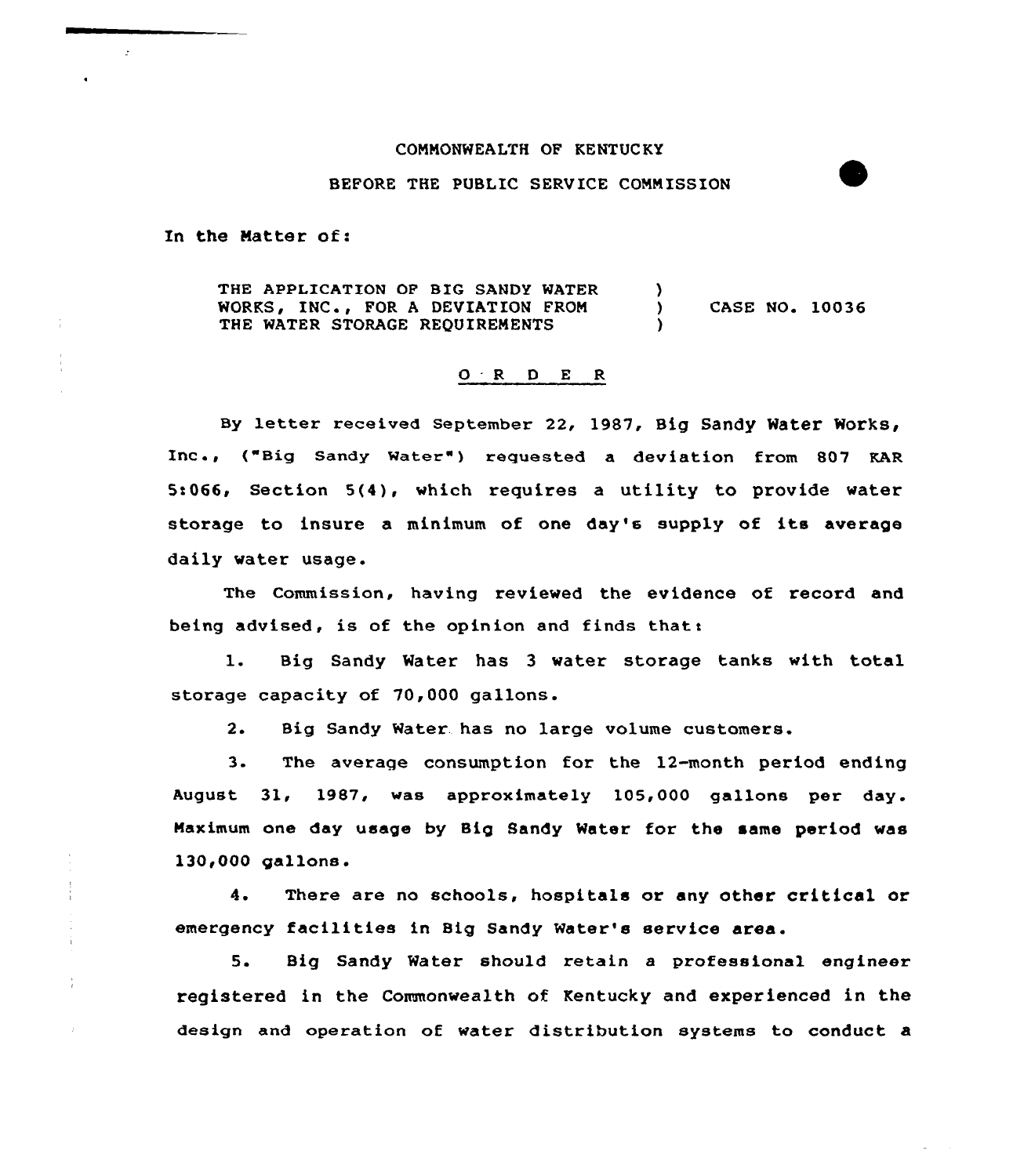comprehensive engineering study of Big Sandy Wacer's system. The engineer should perform the necessary hydraulic and economic analyses to determine the appropriate water storage requirements for Big Sandy Water. The engineering study should include an estimate of the costs involved in obtaining the appropriate amount of water storage and the available sources cf the funds needed for any proposed construction. It should also include <sup>a</sup> detailed discussion of the financial effects that the funding arrangements would have on Big Sandy Water and its customers.

6. Because of the time needed to plan, finance and implement <sup>a</sup> program to increase its water storage facilities, Big Sandy Water should be granted a deviation from 807 KAR 5:066, Section 5(4) until July 1, 1991, to bring it within compliance of the Commission's water storage requirements.

IT IS THEREFORE ORDERED that:

1. Big Sandy Water be and it hereby is granted <sup>a</sup> deviation from 807 KAR 5:066, Section 5(4} until July 1, 1991.

2. Big Sandy Water shall retain a professional engineer to conduct a comprehensive engineering study of its water distribution system as outlined in Finding Number 5 herein. Big Sandy Water shall file a copy of the report of this study with this Commission no later than October 1, 1988.

3. Big Sandy Water shall take all necessary actions to bring its water storage facilities within compliance of the Commission regulations prior to the expiration date of the deviation herein granted.

 $-2-$